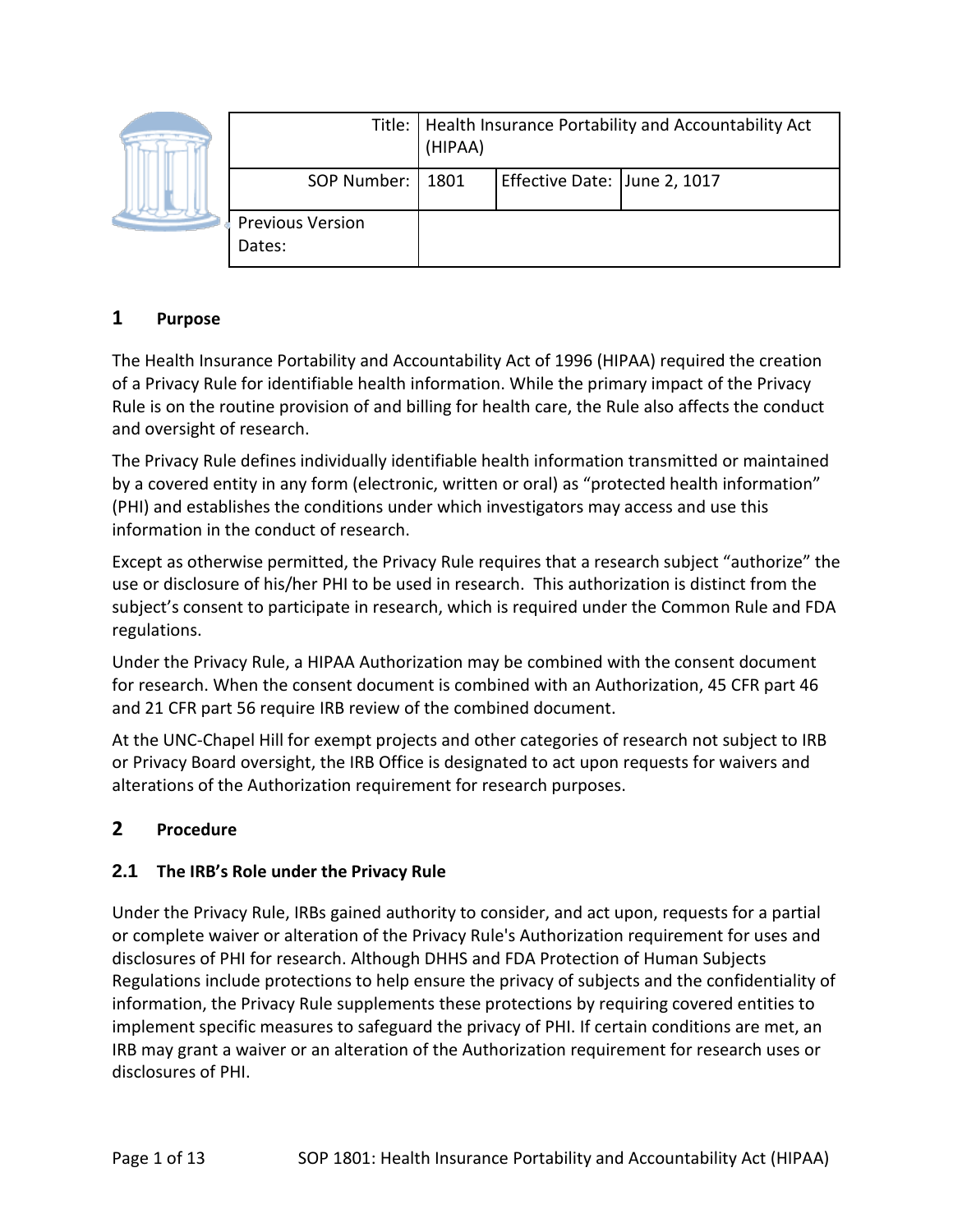The UNC-Chapel Hill has designated the UNC-Chapel Hill IRB to fulfill the functions of a Privacy Board for human subject research. The Privacy Rule does not change the composition of an IRB. The Privacy Rule permits a covered entity to accept documentation of waiver or alteration approval from any qualified IRB or Privacy Board -- not only the IRB overseeing the organization's research.

When acting upon a request to waive or alter the Authorization requirement, an IRB must follow the procedural requirements of the DHHS Protection of Human Subjects regulations and, if applicable, FDA regulations, including using either the normal review procedures (review by the convened IRB) or the expedited review procedures.

When a request for a waiver or an alteration of the Authorization requirement is considered by the convened IRB, a majority of the IRB members must be present at the meeting, including at least one member whose primary concerns are in nonscientific areas.

In order for an approval of a waiver or an alteration of the Privacy Rule's Authorization requirement to be effective, it must be approved by a majority of the IRB members present at the convened meeting. If a member of the IRB has a conflicting interest with respect to the PHI use and disclosure for which a waiver or an alteration approval is being sought, that member may not participate in the review.

DHHS and FDA have established categories of research that may be reviewed by an IRB through an expedited review procedure. Expedited review of a request for a waiver or an alteration of the Authorization requirement is permitted where the research activity is on the DHHS or FDA list of approved categories and involves no more than minimal risks. In addition, 45 CFR 46.110 and 21 CFR 56.110 permit an IRB to use an expedited review procedure to review minor changes in previously approved research.

A modification to a previously approved research plan, which only involves the addition of an Authorization for the use or disclosure of PHI to the IRB-approved informed consent, may be reviewed by the IRB through an expedited review procedure, because this type of modification may be considered to be no more than a minor change to research.

If expedited review procedures are appropriate for acting on the request, the review may be carried out by the IRB Chair or by one or more experienced reviewers designated by the Chair from among the IRB members.

A member with a conflicting interest may not participate in an expedited review. If an IRB uses expedited review procedures, it must adopt methods for keeping all its members advised of requests for waivers or alterations of the Authorization requirement as well as those requests that have been granted under an expedited review procedure.

IRB documentation of approval of a waiver or alteration of the authorization requirement includes:

- The identity of the approving IRB
- The date on which the waiver or alteration was approved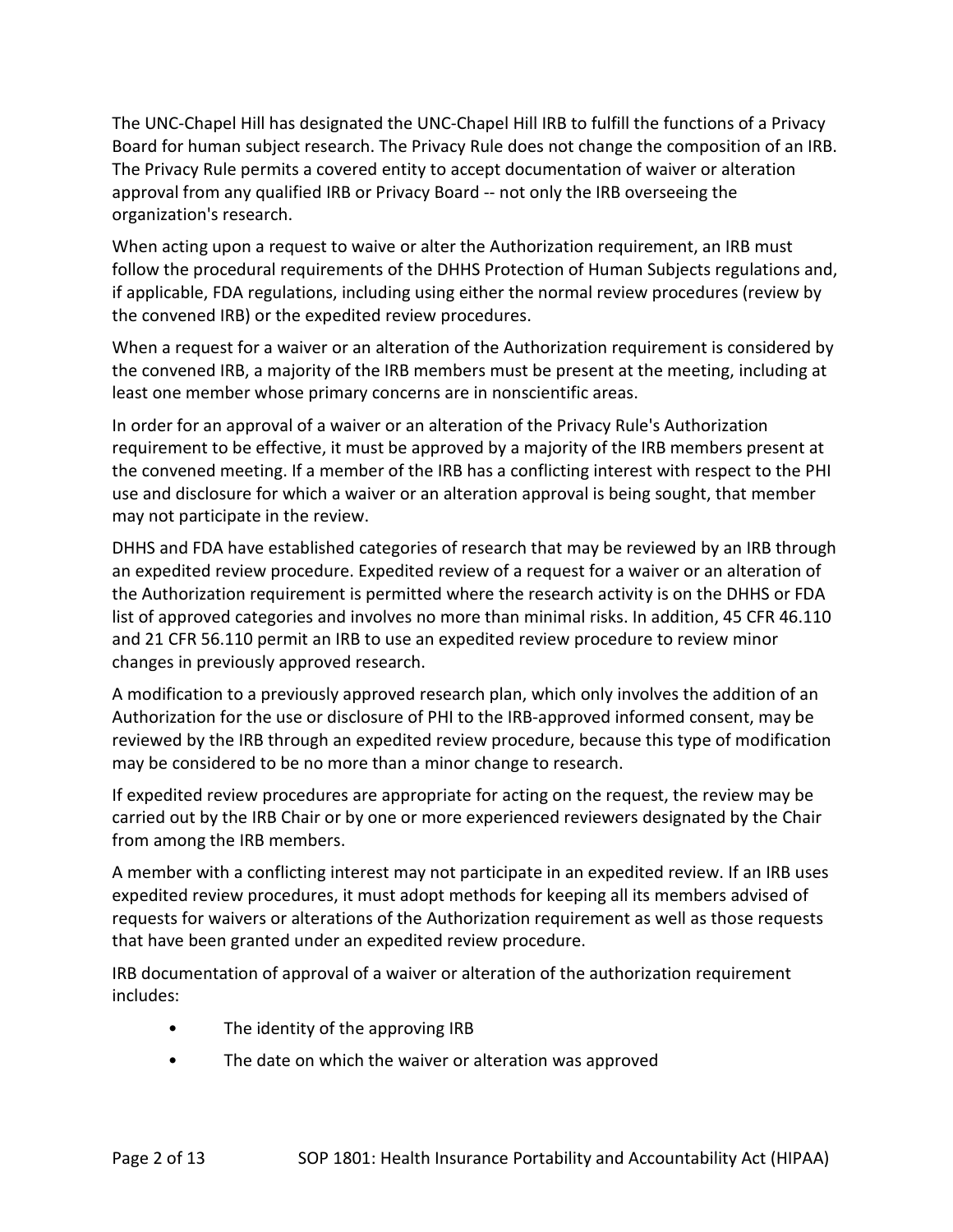- A statement that the IRB has determined that all the specified criteria for a waiver or an alteration were met
- A brief description of the PHI for which use or access has been determined by the IRB to be necessary in connection with the specific research activity
- A statement that the waiver or alteration was reviewed and approved under either normal or expedited review procedures
- The UNC-Chapel Hill will not release PHI to investigators without individual authorization or proper documentation of an IRB or Privacy Board approval of a waiver or alteration of the requirement.

## **2.2 Authorization**

Except as otherwise permitted, the Privacy Rule requires that a research subject "authorize" the use or disclosure of his/her PHI to be used in research. This authorization is distinct from the subject's consent to participate in research, which is required under the Common Rule and FDA regulations. Just as a valid consent under Common Rule and FDA regulations must meet certain requirements, a valid authorization must contain certain statements and core elements [45 CFR 164.508(c)]. At the UNC-Chapel Hill authorization language is generally not to be incorporated into the consent document. Template HIPAA authorization documents, which include required HIPAA authorization language, are available from the IRB. Once executed, a signed copy must be provided to the individual providing authorization. Signed authorizations must be retained by the covered entity for 6 years from the date of creation or the date it was last in effect, whichever is later.

A research subject has the right to revoke their authorization at any time. Investigators are not required to retrieve information that was disclosed under the authorization before learning of the revocation. Additionally, investigators may continue to use and disclosure PHI already obtained for the research under an authorization to the extent necessary to protect the integrity of the research.

When an Authorization permits disclosure of PHI to a person or organization that is not a covered entity (such as a sponsor or funding source), the Privacy Rule does not continue to protect the PHI disclosed to such entity. However, other federal and state laws and agreements between the covered entity and recipient such as a Business Associate Agreement (BAA) or Confidentiality Agreement may establish continuing protections for the disclosed information. Under the DHHS Protection of Human Subjects regulations or the FDA Protection of Human Subjects regulations, an IRB may impose further restrictions on the use or disclosure of research information to protect subjects.

## **2.2.1 Authorization Core Elements:**

1. A description of the PHI to be used or disclosed, identifying the information in a specific and meaningful manner.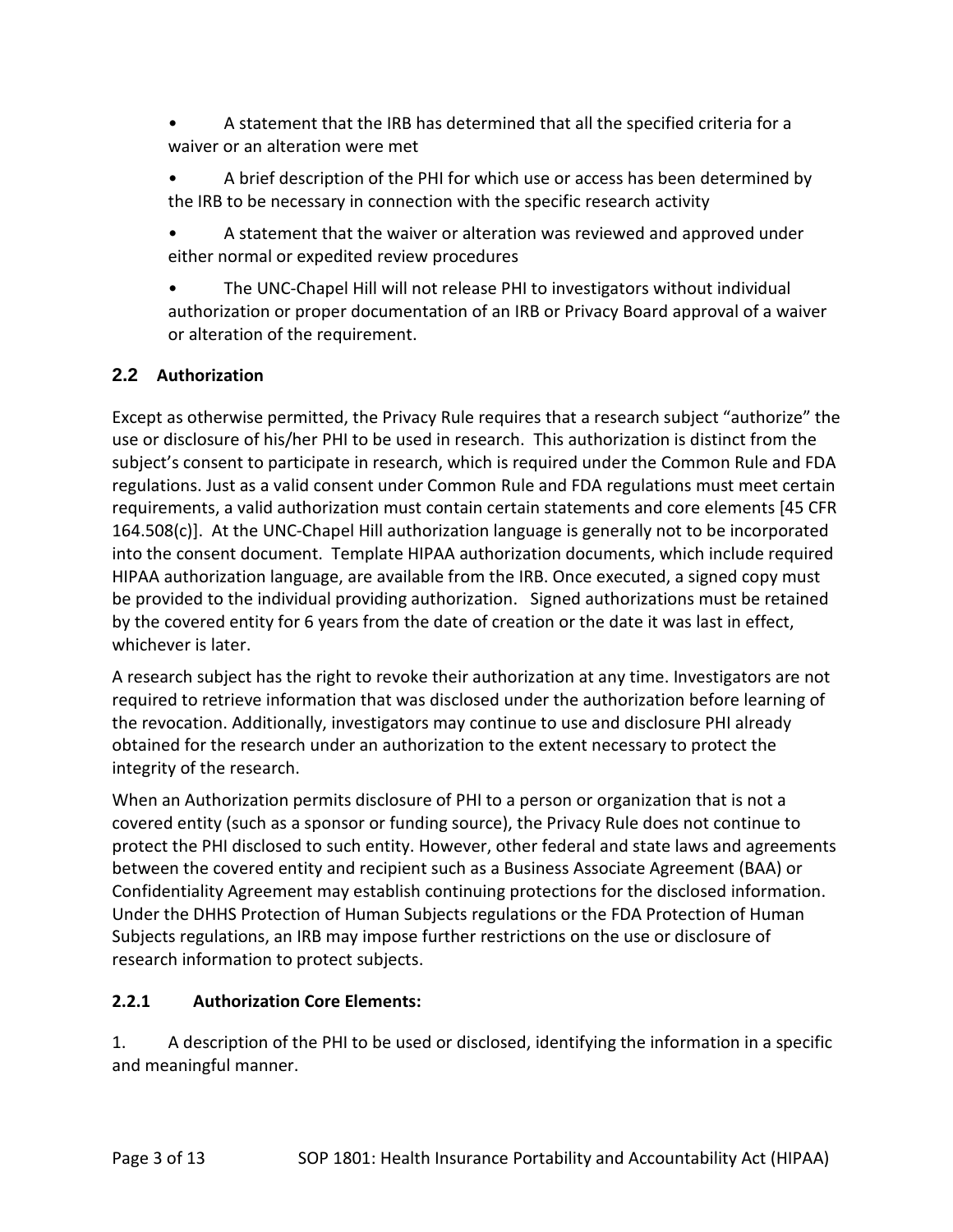2. The names or other specific identification of the person or persons (or class of persons) authorized to make the requested use or disclosure.

3. The names or other specific identification of the person or persons (or class of persons) to whom the covered entity may make the requested use or disclosure.

4. A description of each purpose of the requested use or disclosure.

5. Authorization expiration date or expiration event that relates to the individual or to the purpose of the use or disclosure ("end of the research study" or "none" are permissible for research, including for the creation and maintenance of a research database or repository).

6. Signature of the individual and date. If the individual's legally authorized representative signs the Authorization, a description of the representative's authority to act for the individual must also be provided.

# **2.2.2 Authorization Required Statements:**

1. A statement of the individual's right to revoke his/her Authorization and how to do so, and, if applicable, the exceptions to the right to revoke his/her Authorization or reference to the corresponding section of the covered entity's notice of privacy practices.

2. Whether treatment, payment, enrollment, or eligibility of benefits can be conditioned on Authorization, including research-related treatment and consequences of refusing to sign the Authorization, if applicable.

3. A statement of the potential risk that PHI will be re-disclosed by the recipient. This may be a general statement that the Privacy Rule may no longer protect health information disclosed to the recipient.

## **2.2.3 Division of Responsibilities When one IRB Cedes Overview to Another**

In the case of a separate HIPAA authorization form, the Relying Institution shall be responsible for ensuring that the form complies with applicable requirements in the HIPAA Privacy Rule. In the case of a combined consent and HIPAA authorization, the Reviewing Institution/IRB shall be responsible for ensuring that the form complies with applicable requirements in the HIPAA Privacy Rule.

## **2.3 Waiver or Alteration of the Authorization Requirement**

Obtaining signed authorization to access and use PHI for research is not always feasible. The Privacy Rule contains criteria for waiver or alterations of authorization. If a covered entity has used or disclosed PHI for research pursuant to a waiver or alteration of authorization, documentation of the approval of the waiver or authorization must be retained for 6 years from the date of its creation or the date it was last in effect, whichever is later.

For research uses and disclosures of PHI, an IRB or Privacy Board may approve a waiver or an alteration of the authorization requirement in whole or in part. A complete waiver occurs when the IRB or Privacy Board determines that no authorization will be required for a covered entity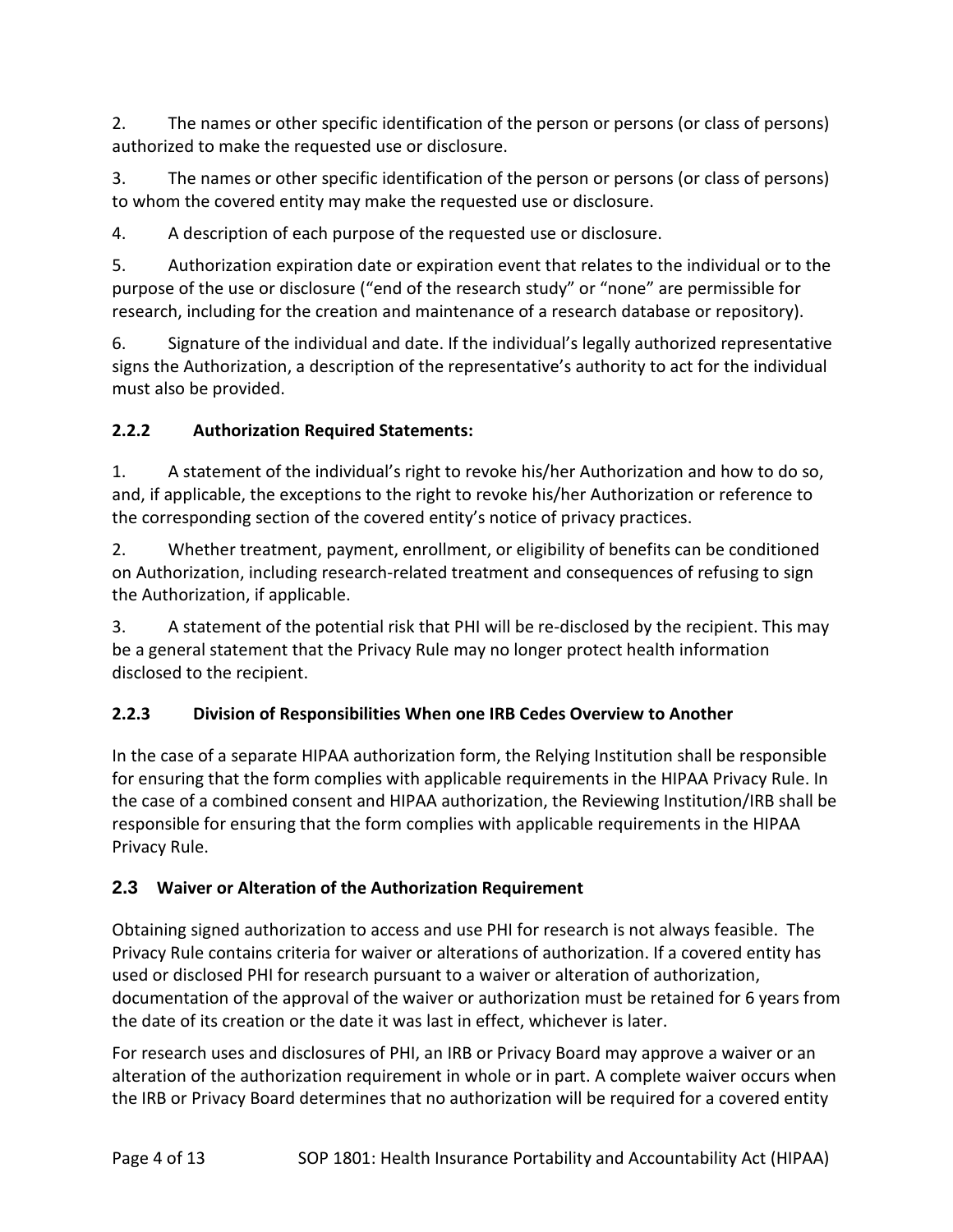to use and disclose PHI for a particular research project. A partial waiver of authorization occurs when the IRB or Privacy Board determines that a covered entity does not need authorization for all PHI uses and disclosures for research purposes, such as accessing PHI for research recruitment purposes. An IRB or Privacy Board may also approve a request that removes some PHI, but not all, or alters the requirements for an authorization (an alteration).

In order for an IRB or Privacy Board to waive or alter authorization, the Privacy Rule (45 CFR 164.512(i)(2)(ii)) requires the IRB or Privacy Board to determine the following:

1. The use or disclosure of protected health information involves no more than a minimal risk to the privacy of individuals, based on, at least, the presence of the following elements:

a. An adequate plan to protect health information identifiers from improper use and disclosure.

b. An adequate plan to destroy identifiers at the earliest opportunity consistent with conduct of the research (absent a healthcare or research justification for retaining them or a legal requirement to do so).

c. Adequate written assurances that the PHI will not be reused or disclosed to (shared with) any other person or entity, except as required by law, for authorized oversight of the research study, or for other research for which the use or disclosure of the PHI would be permitted under the Privacy Rule.

- 2. The research could not practicably be conducted without the waiver or alteration.
- 3. The research could not practicably be conducted without access to and use of the PHI.

The Privacy Rule allows institutions to rely on a waiver or an alteration of Authorization obtained from a single Privacy Board to be used to obtain or release PHI in connection with a multi-site project. However, DHHS also recognizes that "covered entities may elect to require duplicate Privacy Board reviews before disclosing [PHI] to requesting researchers" (67 Federal Register 53232, August 14, 2002). 23.5

## **2.4 Activities Preparatory to Research**

Under the preparatory to research provision of the Privacy Rule, a covered entity may permit a investigator who works for that covered entity to use PHI for purposes preparatory to research such as assessing the feasibility of conducting a research project, developing a grant application, or identifying potential subjects. A covered entity may also permit, as a disclosure of PHI, a researcher who is not a workforce member of that covered entity to review PHI (within that covered entity) for purposes preparatory to research.

The covered entity must obtain from an investigator representations that (1) the use or disclosure is requested solely to review PHI as necessary to prepare a research plan or for similar purposes preparatory to research, (2) the PHI will not be removed from the covered entity in the course of review, and (3) the PHI for which use or access is requested is necessary for the research.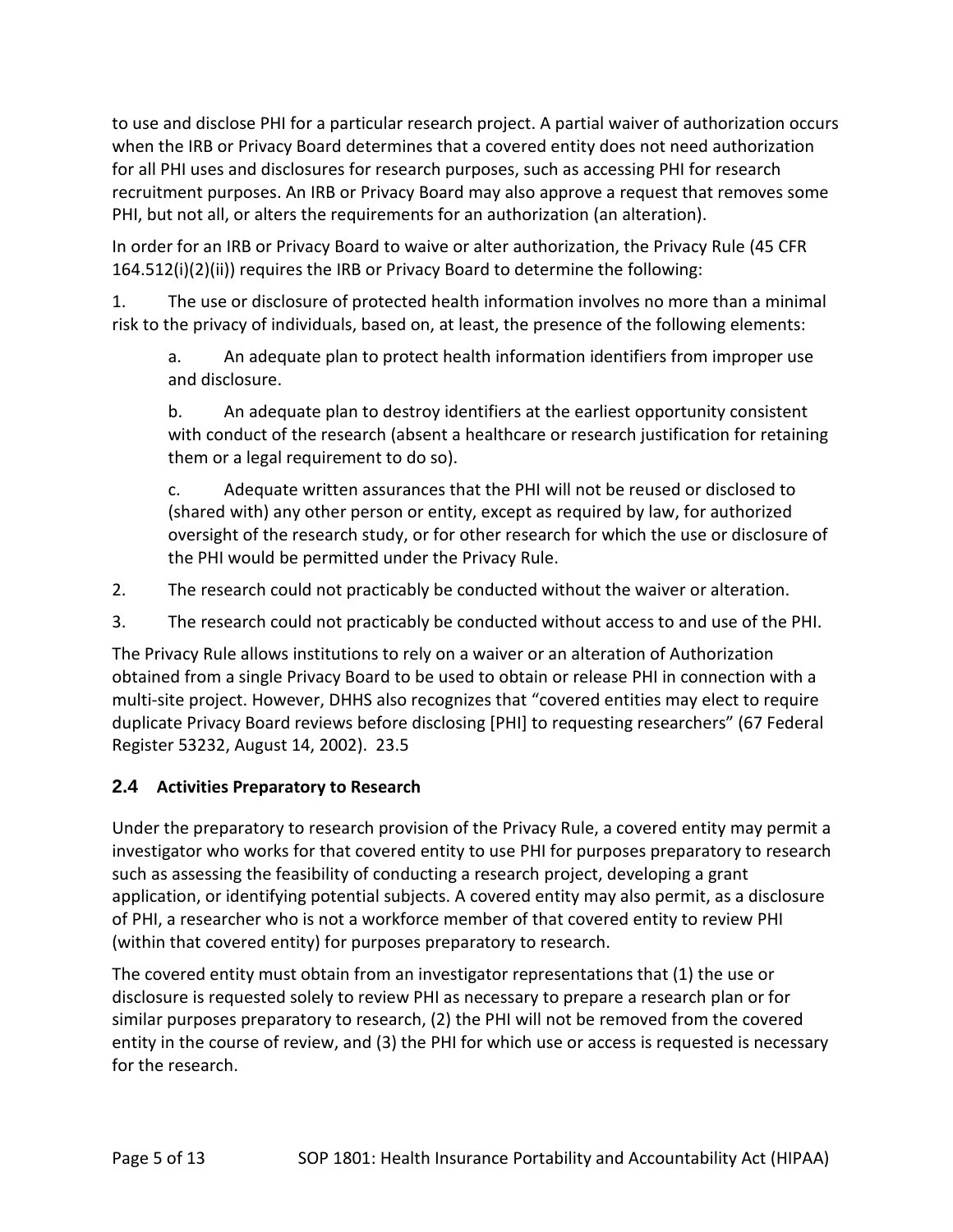At the UNC-Chapel Hill, this is accomplished by the investigator submitting a Preparatory to Research request

## **2.5 Research Using Decedent's Information**

The HRPP Office obtains from the investigator:

(A) Representation that the use or disclosure sought is solely for research on the protected health information of decedents; (B) Documentation, at the request of the covered entity, of the death of such individuals; and (C) Representation that the protected health information for which use or disclosure is sought is necessary for the research purposes.

## **2.6 Future Uses: Databases and Repositories**

The Privacy Rule recognizes the creation of a research database or a specimen repository to be a research activity if the data/specimens to be stored contain PHI. There are two separate activities that the covered entity must consider: (1) the use or disclosure of PHI for creating a research database or repository and (2) the subsequent use or disclosure of PHI in the database for a particular research plan.

Individual authorization for the storage of PHI for future research must be sought unless the IRB has determined that the criteria for a waiver of the authorization requirement are satisfied. See Section 23.4 of this policy manual for a discussion of waivers of authorization.

At the UNC-Chapel Hill, consent for research and authorization for use and/or disclosure of PHI are separate documents. As with any research activity, the separate consent and authorization for future research must describe the future research uses in sufficient detail to allow the potential subject to make an informed decision. The investigator and IRB should be cognizant of uses of information/specimens that the target community may consider particularly sensitive, such as genetics, mental health, studies of origin, and use of tissues that may have cultural significance.

The consent and authorization forms can be a stand-alone documents or may be incorporated into another consent and authorization forms if the information/specimens will originate from another research activity, such as a clinical trial, unless the research involves the use or disclosure of psychotherapy notes. Authorizations for the use or disclosure of psychotherapy notes can only be combined with another authorization for a use or disclosure of psychotherapy notes.

If the consent and authorization for future research are combined with another research consent and authorization, the combined consent and combined authorization must clearly differentiate between the research activities and allow the individual to opt-in to the future research. Opt-outs for future research are not permitted under the Privacy Rule because an opt-out process does not provide individuals with a clear ability to authorize the use of their information/specimens for future research, and may be viewed as coercive.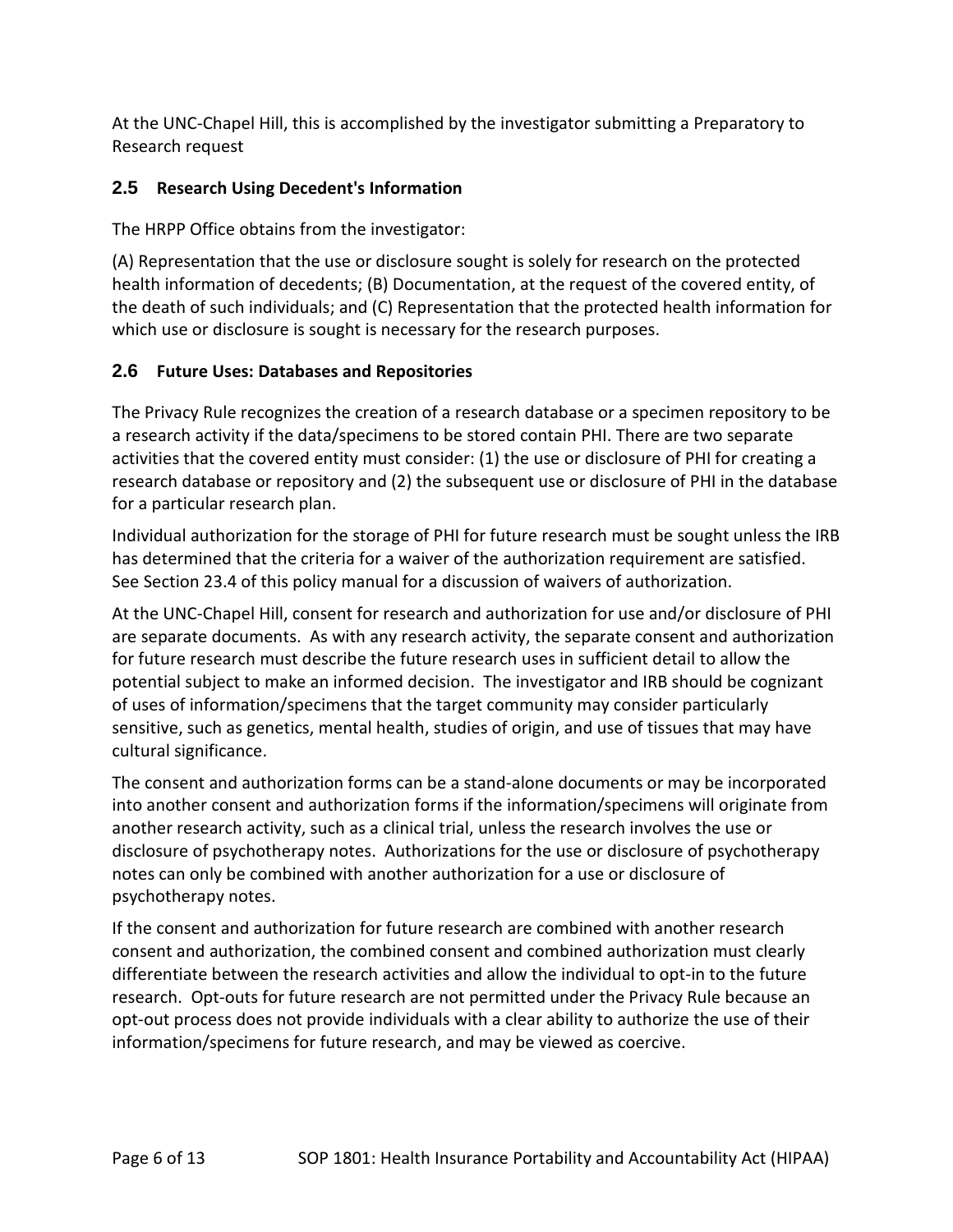## **2.7 Corollary and Sub-studies**

As with any other research, subject participation in corollary or sub-studies not essential to the primary aims of the research should be on a voluntary basis. This is particularly important when the primary research offers a potential benefit, such as treatment, that might compel the potential subject to agree to something that they otherwise would not.

HIPAA reinforces this ethical principle by explicitly stating that authorization for "unconditioned" activities, for which there is no associated treatment, benefit or other effect on the individual subject associated with participation, cannot be required. The published preamble to HIPAA Omnibus clarifies the basis for this position, and the requirement that authorization for unconditioned activities involve a clear opt-in mechanism, stating:

"This limitation on certain compound authorizations was intended to help ensure that individuals understand that they may decline the activity described in the unconditioned authorization yet still receive treatment or other benefits or services by agreeing to the conditioned authorization." and "an opt out option does not provide individuals with a clear ability to authorize the optional research activity, and may be viewed as coercive by individuals."

As with authorization for future research, it is acceptable to combine in a single document the authorization for a conditioned activity, such as a clinical trial, with authorization for an unconditioned activity such as a corollary or sub-study that does not directly benefit or effect the individual participant, provided that:

1. The authorization clearly differentiates between the conditioned and unconditioned research activities;

2. The authorization clearly allows the individual the option to opt in to the unconditioned research activities; and

3. Sufficient information is provided for the individual to be able to make an informed choice about both the conditioned and unconditioned activities.

Separate authorization must be obtained for each research activity that involves the use and disclosure of psychotherapy notes. For example, authorization for the use and disclosure of psychotherapy notes for a clinical trial cannot be combined with an authorization for the use and disclosure of those psychotherapy notes for a corollary research activity.

## **2.8 De-identification of PHI under the Privacy Rule**

Covered entities may use or disclose health information that is de-identified without restriction under the Privacy Rule. The "Safe Harbor" method permits a covered entity to de-identify data by removing all 18 data elements that could be used to identify the individual or the individual's relatives, employers, or household members. The covered entity also must have no actual knowledge that the remaining information could be used alone or in combination with other information to identify individuals. Under this method, the identifiers that must be removed are the following: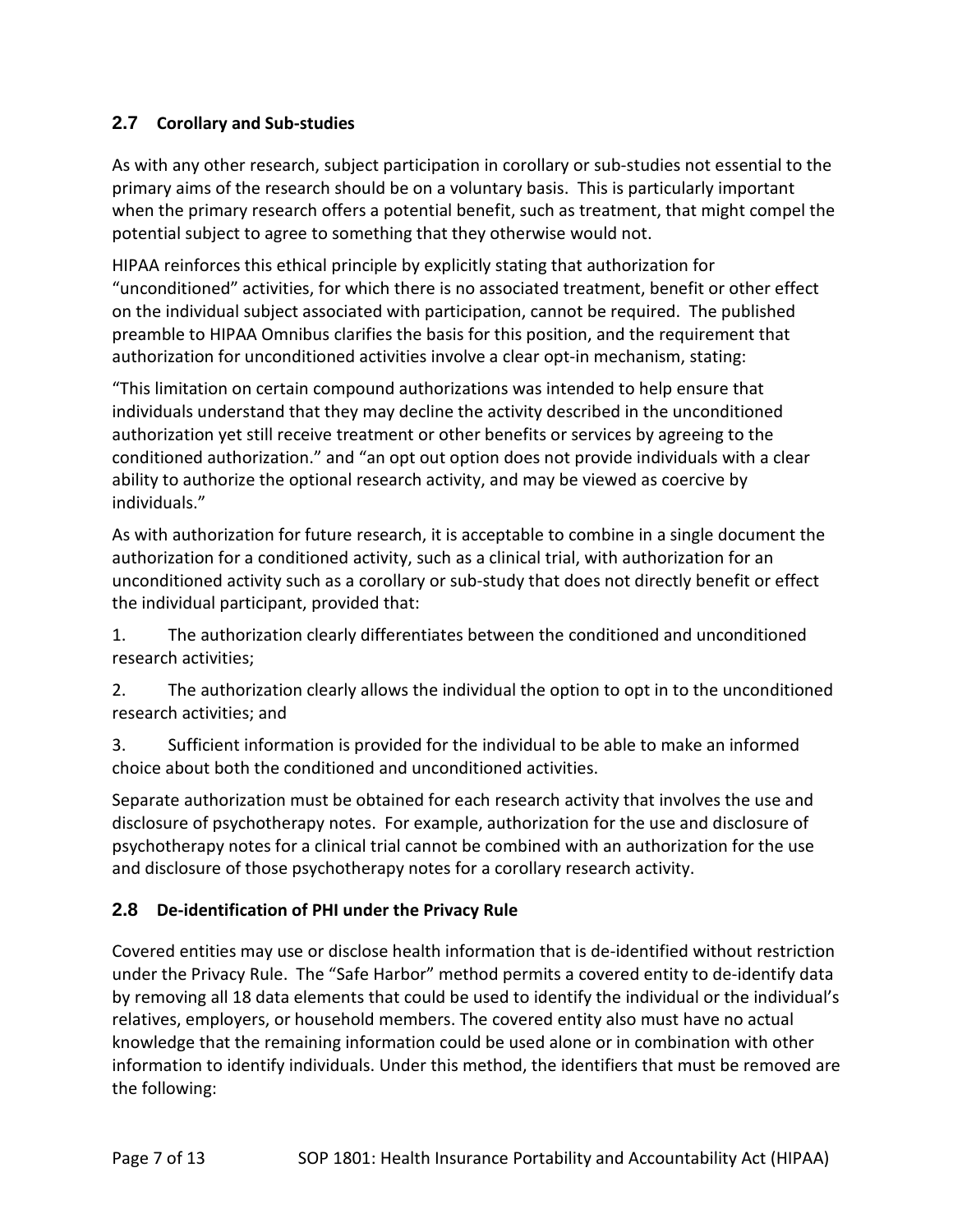1) Names.

2) All geographic subdivisions smaller than a state, including street address, city, county, precinct, ZIP Code, and their equivalent geographical codes, except for the initial three digits of a ZIP Code if, according to the current publicly available data from the Bureau of the Census:

a. The geographic unit formed by combining all ZIP Codes with the same three initial digits contains more than 20,000 people.

b. The initial three digits of a ZIP Code for all such geographic units containing 20,000 or fewer people are changed to 000.

3) All elements of dates (except year) for dates directly related to an individual, including birth date, admission date, discharge date, date of death; and all ages over 89 and all elements of dates (including year) indicative of such age, except that such ages and elements may be aggregated into a single category of age 90 or older.

- 4) Telephone numbers.
- 5) Facsimile numbers.
- 6) Electronic mail addresses.
- 7) Social security numbers.
- 8) Medical record numbers.
- 9) Health plan beneficiary numbers.
- 10) Account numbers.
- 11) Certificate/license numbers.
- 12) Vehicle identifiers and serial numbers, including license plate numbers.
- 13) Device identifiers and serial numbers.
- 14) Web universal resource locators (URLs).
- 15) Internet Protocol (IP) address numbers.
- 16) Biometric identifiers, including fingerprints and voiceprints.
- 17) Full-face photographic images and any comparable images.

18) Any other unique identifying number, characteristic, or code, unless otherwise permitted by the Privacy Rule for re-identification.

Alternatively, a qualified statistician may certify that the risk is very small that health information could be used, alone or in combination with other available information, to identify individuals. The qualified statistician must document the methods and results of the analysis that justify such a determination. This analysis must be retained by the covered entity for 6 years from the date of its creation or when it was last acted on, whichever is later.

The Privacy Rule permits a covered entity to assign to, and retain with, the de-identified health information, a code or other means of record re-identification if that code is not derived from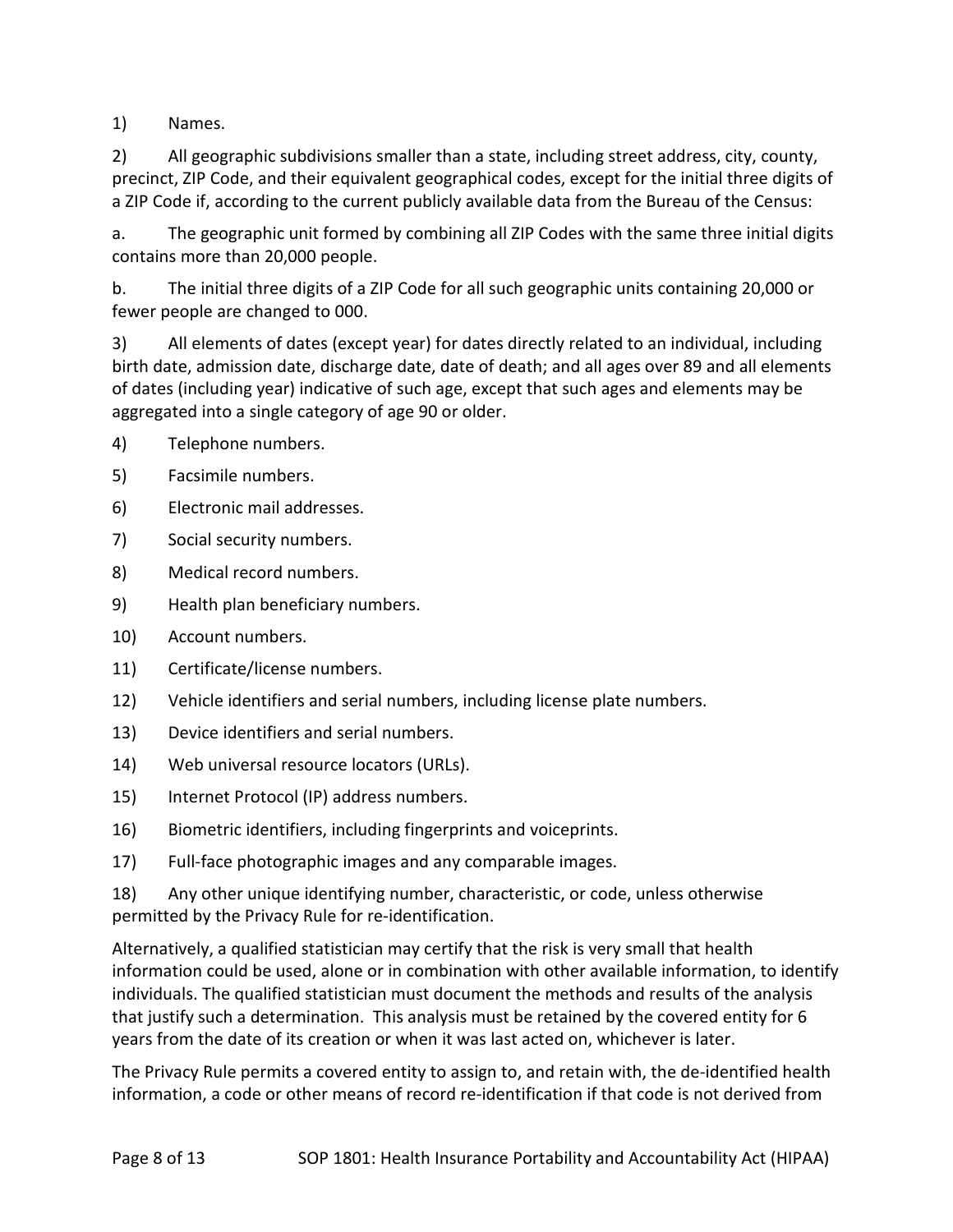or related to the information about the individual and is not otherwise capable of being translated to identify the individual. The covered entity may not use or disclose the code or other means of record identification for any other purpose and may not disclose its method of re-identifying the information.

NOTE: Data that is considered de-identified under HIPAA may still be considered human subject data under the Common Rule, particularly when working with a small data set that can be further divided into smaller subsets. Additionally, while coded information may be deidentified under HIPAA, if the investigator holds or has the ability to access both the code and the data, the information is considered identifiable private information under the Common Rule.

## **2.9 Limited Data Sets and Data Use Agreements**

Limited data sets are data sets stripped of certain direct identifiers. Limited data sets may be used or disclosed only for public health, research, or health care operations purposes. Because limited data sets may contain identifiable information, they are still PHI and as such are not considered de-identified under the Privacy Rule. Unlike de-identified data, protected health information in limited data sets may include: addresses other than street name or street address or post office boxes, all elements of dates (such as admission and discharge dates) and unique codes or identifiers not listed as direct identifiers. The following direct identifiers must be removed for PHI to qualify as a limited data set:

1) Names;

2) postal address information, other than town or city, state, and ZIP code;

- 3) telephone numbers;
- 4) fax numbers;
- 5) email addresses;
- 6) social security numbers;
- 7) medical record numbers;
- 8) health plan beneficiary numbers;
- 9) account numbers;
- 10) certificate or license numbers;
- 11) vehicle identifiers and license plate numbers;
- 12) device identifiers and serial numbers;
- 13) URLs;
- 14) IP addresses;
- 15) biometric identifiers; and
- 16) full-face photographs and any comparable images.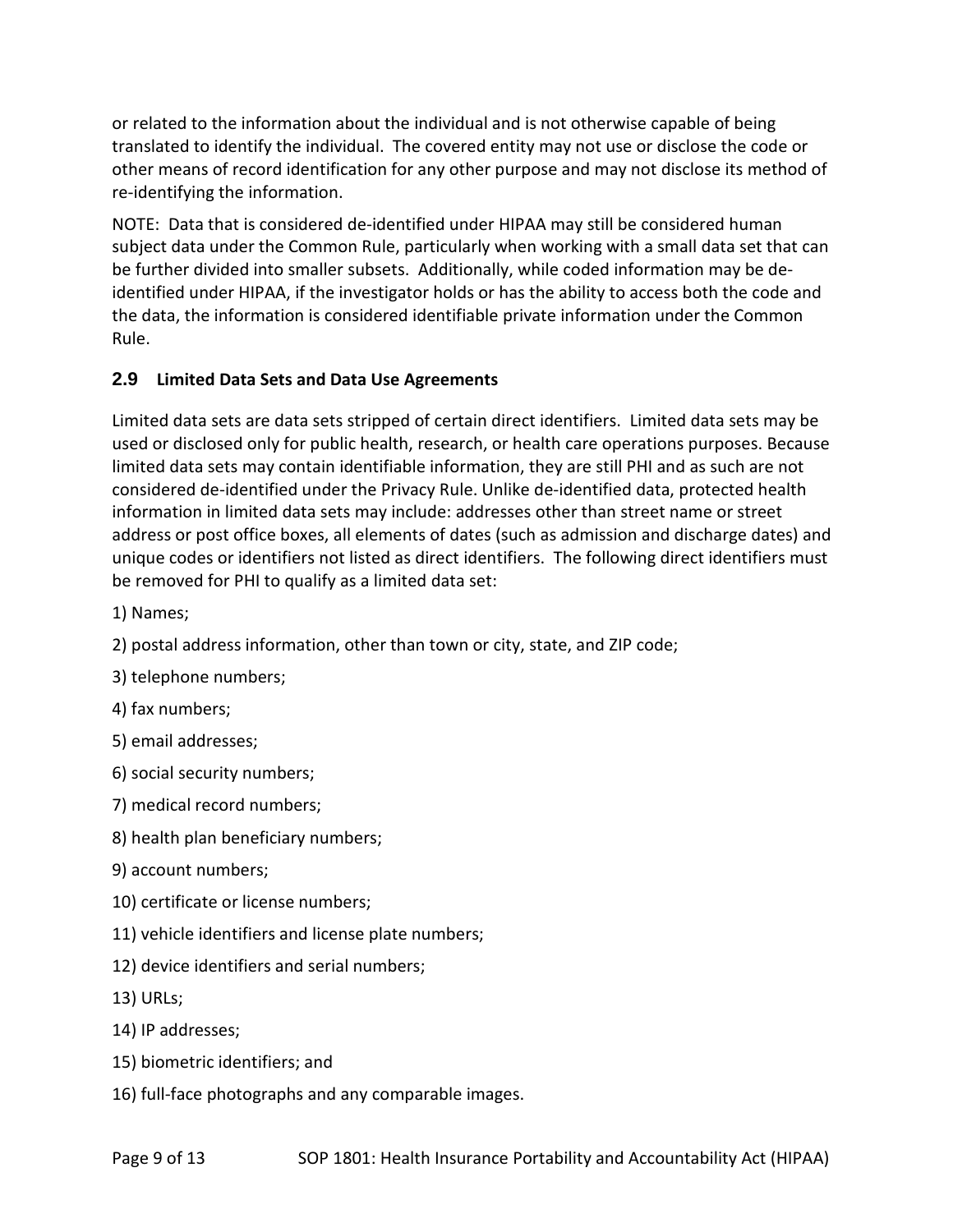Before disclosing a limited data set, a covered entity must enter into a data use agreement (DUA) with the recipient, even when the recipient is a member of its workforce. The data use agreement establishes the parameters around the proposed uses and disclosures of the data, who is permitted to have access to the data, and stipulates that no other use will be made of the data, no attempt will be made to identify or contact individuals whose data are included in the limited data set, that appropriate safeguards are in place to protect the data from unauthorized use and that the recipient will report any uses or disclosures of the PHI that they become aware of that not in keeping with the terms of the DUA. Data Use Agreements for the purposes of research are available through the ice of Industry Contracting. Data Use Agreements should be submitted to the IRB along with the other project materials so that the UNC-Chapel Hill IRB has a record of the agreement.

## **2.10 Research Subject Access to PHI**

With few exceptions, the Privacy Rule guarantees individuals access to their medical records and other types of health information. One exception is during a clinical trial, when the subject's right of access can be suspended while the research is in progress. The subject must have been notified of and agreed to the temporary denial of access when providing consent and authorization. Any such notice must also inform the individual that the right to access will be restored upon conclusion of the clinical trial. Language accommodating this exclusion is included in the applicable the UNC-Chapel Hill research consent/authorization templates.

## **2.11 Accounting of Disclosures**

The Privacy Rule generally grants individuals the right to a written "Accounting of Disclosures" of their Protected Health Information made by a covered entity without the individual's authorization in the six years prior to their request for an Accounting. A covered entity must therefore keep records of such PHI disclosures for 6 years.

It is important to understand the difference between a use and a disclosure of PHI. In general, the use of PHI means communicating that information within the covered entity. A disclosure of PHI means communicating that information to a person or entity outside the covered entity. The Privacy Rule restricts both uses and disclosures of PHI, but it requires an accounting only for certain PHI disclosures.

Generally, an Accounting of Disclosures is required for:

1) Routinely Permitted Disclosures (e.g., under public health authority, to regulatory agencies, to persons with FDA-related responsibilities) with limited exceptions (e.g., law enforcement, national security, etc.)

- 2) Disclosures made pursuant to:
- a. Waiver of Authorization
- b. Research on Decedents' Information
- c. Reviews Preparatory to Research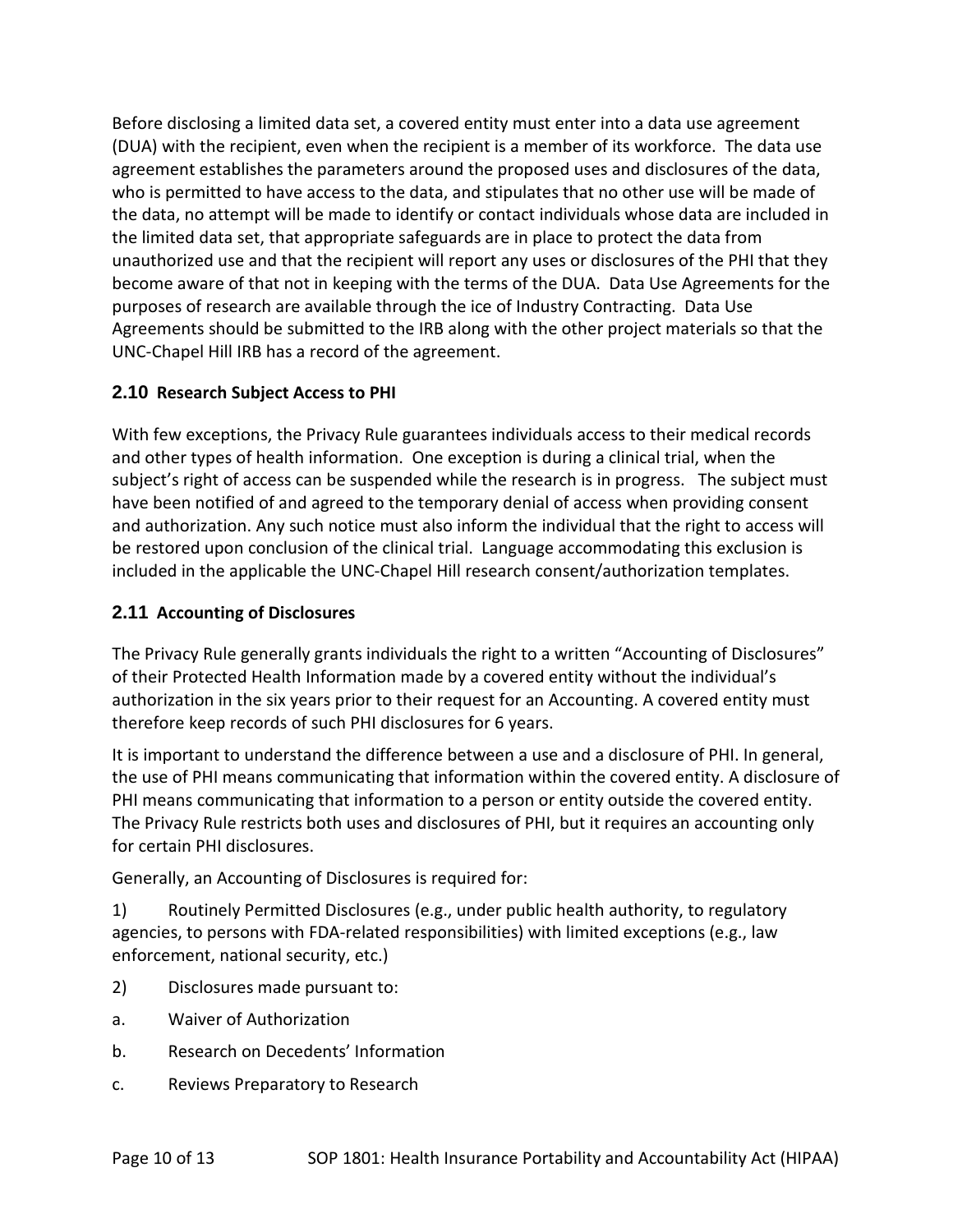An accounting is not needed when the PHI disclosure is made:

- 1) For treatment, payment, or health care operations.
- 2) Under an Authorization for the disclosure.
- 3) To an individual about himself or herself.
- 4) As part of a limited data set under a data use agreement.

The Privacy Rule allows three methods for accounting for research-related disclosures that are made without the individual's Authorization or other than a limited data set: (1) A standard approach, (2) a multiple-disclosures approach, and (3) an alternative for disclosures involving 50 or more individuals. Whatever approach is selected, the accounting is made in writing and provided to the requesting individual. Accounting reports to individuals may include results from more than one accounting method.

See the UNC-Chapel Hill Accounting of Disclosures of Protected Health Information (PHI) Policy for a detailed discussion on Accounting for Disclosures.

## **3 Definitions**

Access. Access is the mechanism of obtaining or using information electronically, on paper, or other medium for the purpose of performing an official function.

Accounting of Disclosures. Information that describes a covered entity's disclosures of PHI other than for treatment, payment, and health care operations; disclosures made with Authorization; and certain other limited disclosures. For those categories of disclosures that need to be in the accounting, the accounting must include disclosures that have occurred during the 6 years (or a shorter time period at the request of the individual) prior to the date of the request for an accounting. However, PHI disclosures made before the compliance date for a covered entity are not part of the accounting requirement.

Authorization. An individual's written permission to allow a covered entity to use or disclose specified PHI for a particular purpose. Except as otherwise permitted by the Privacy Rule, a covered entity may not use or disclose PHI for research purposes without a valid Authorization.

Covered entity. A health plan, a health care clearinghouse, or a health care provider who transmits health information in electronic form in connection with a transaction for which DHHS has adopted a standard.

Data Use Agreement. An agreement into which the covered entity enters with the intended recipient of a limited data set that establishes the ways in which the information in the limited data set may be used and how it will be protected.

Designated Record Set. A group of records maintained by or for a covered entity that includes (1) medical and billing records about individuals maintained by or for a covered health care provider; (2) enrollment, payment, claims adjudication, and case or medical management record systems maintained by or for a health plan; or (3) used, in whole or in part, by or for the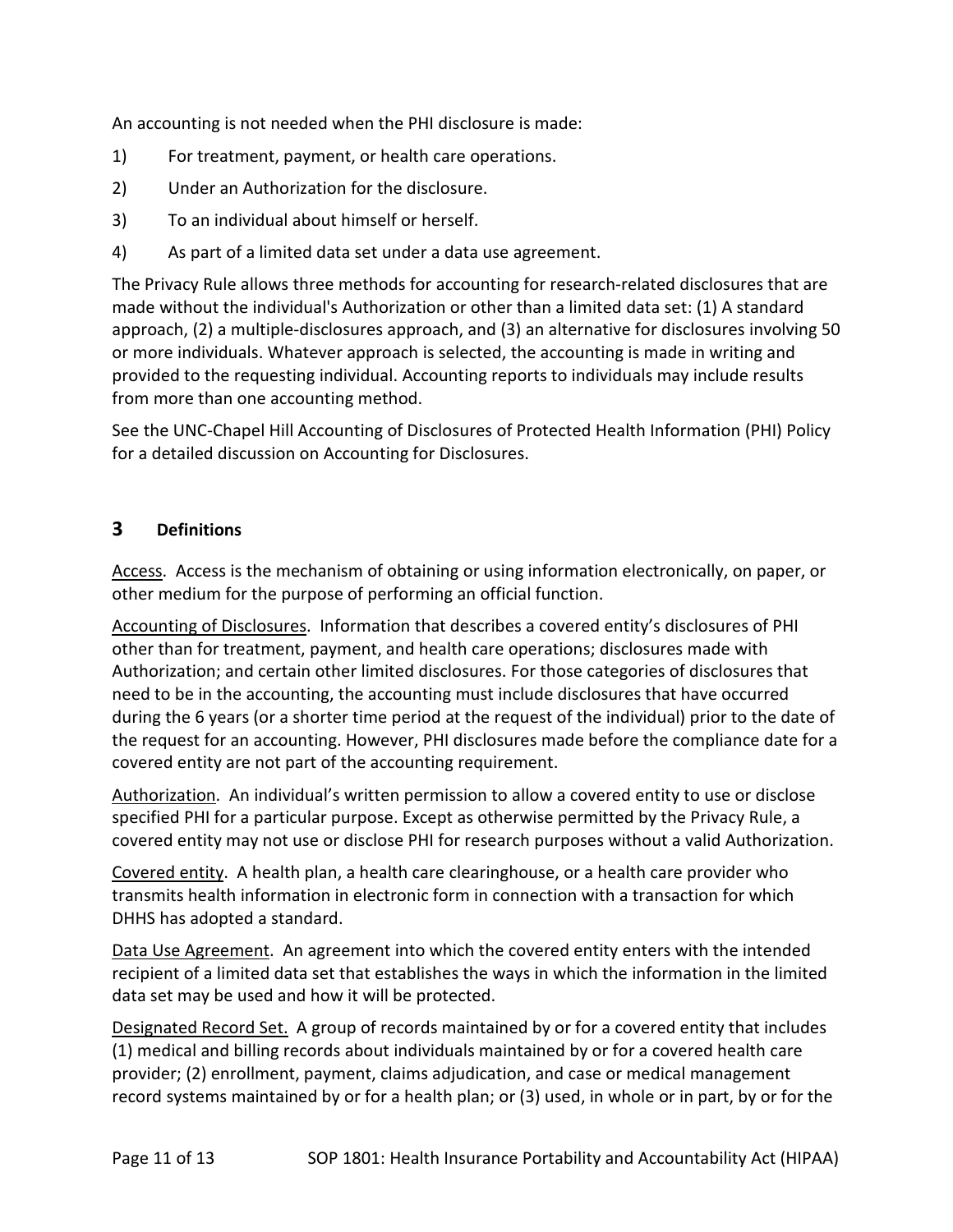covered entity to make decisions about individuals. A record is any item, collection, or grouping of information that includes PHI and is maintained, collected, used, or disseminated by or for a covered entity.

Disclosure. The release, transfer, access to, or divulging of information in any other manner outside the entity holding the information.

Health Information. Health Information means any information, whether oral or recorded in any form or medium, that (1) is created or received by a health care provider, health plan, public health authority, employer, life insurer, school or university, or health care clearinghouse; and (2) relates to the past, present, or future physical or mental health or condition of an individual; the provision of health care to an individual; or the past, present, or future payment for the provision of health care to an individual.

Individually Identifiable Health Information. Information that is a subset of health information, including demographic information collected from an individual, and (1) is created or received by a health care provider, health plan, employer, or health care clearinghouse; and (2) relates to the past, present, or future physical or mental health or condition of an individual; the provision of health care to an individual; and (a) that identifies the individual; or (b) with respect to which there is a reasonable basis to believe the information can be used to identify the individual.

Limited Data Set. Refers to PHI that excludes 16 categories of direct identifiers and may be used or disclosed, for purposes of research, public health, or health care operations, without obtaining either an individual's Authorization or a waiver or an alteration of Authorization for its use and disclosure, with a data use agreement.

Minimum Necessary. The standard that uses the least information reasonably necessary to accomplish the intended purpose of the use, disclosure, or request. Unless an exception applies, this standard applies to a covered entity when using or disclosing PHI or when requesting PHI from another covered entity. A covered entity that is using or disclosing PHI for research without Authorization must make reasonable efforts to limit PHI to the minimum necessary. A covered entity may rely, if reasonable under the circumstances, on documentation of IRB or Privacy Board approval or other appropriate representations and documentation under section 164.512(i) as establishing that the request for protected health information for the research meets the minimum necessary requirements.

Privacy Board. A board that is established to review and approve requests for waivers or alterations of Authorization in connection with a use or disclosure of PHI as an alternative to obtaining such waivers or alterations from an IRB. A Privacy Board consists of members with varying backgrounds and appropriate professional competencies as necessary to review the effect of the research plan on an individual's privacy rights and related interests. The board must include at least one member who is not affiliated with the covered entity, is not affiliated with any entity conducting or sponsoring the research, and is not related to any person who is affiliated with any such entities. A Privacy Board cannot have any member participating in a review of any project in which the member has a conflict of interest.